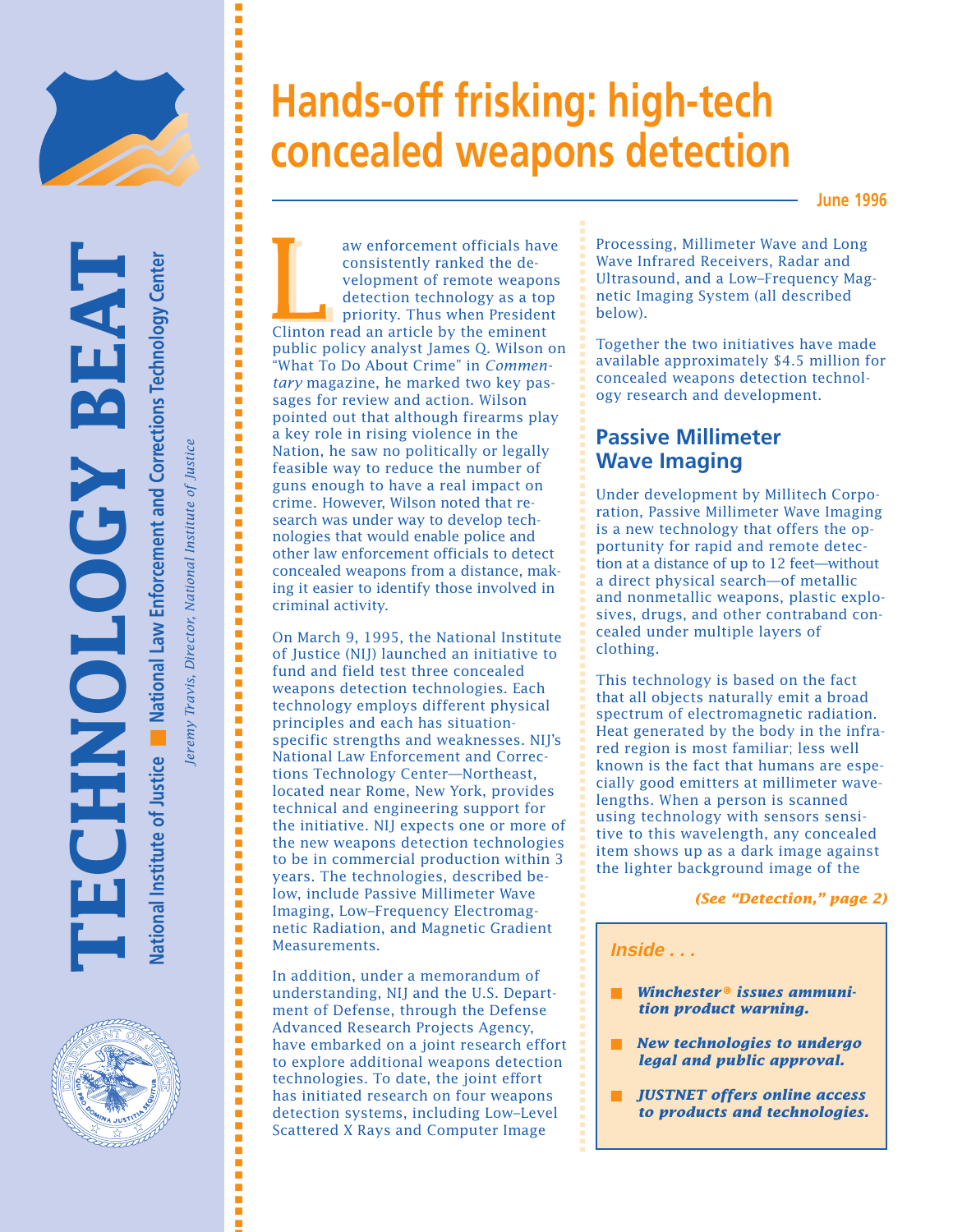### *"Detection" (continued from page 1)*

individual. This difference in image brightness is due to the differences in electromagnetic radiation emitted by the object and the individual.

Because this purely passive imaging technique relies solely on existing natural emissions from objects, it does not require man-made irradiation. Observations can be made remotely and with discretion as required. Although passive millimeter wave imaging devices do literally see through clothing, the resulting image display does not reveal intimate anatomical details.

The versatility of passive imaging allows for a variety of camera systems to be used for different applications. To demonstrate the technology, Millitech is currently developing a proof-of-concept camera with a 300mm aperture and monitoring console for fixed entranceway surveillance. Also planned is a handheld camera with a video screen, in addition to designs for a totally portable, batterypowered camera and a standoff camera system that can be used from a police car.

### **Low-Frequency Electromagnetic Radiation**

In development by The Raytheon Company, this concealed weapons technology involves illuminating an individual with a low-intensity electromagnetic or "Heaviside" pulse and then measuring the time decay of the reradiated energy from the metal objects carried by the person.

The intensity and the time decay of the secondary radiation can be characterized and the "signatures" identified as a gun or nonthreatening metal object.

Much of the basic development work has been completed by Raytheon. In the NIJ project, the company will conduct an experiment testing the system's feasibility and provide performance data on

probabilities of detection and false alarm rates. The experiment will establish whether sufficient discriminating ability exists to meet police probable cause requirements for a physical search for weapons. When fully developed, the system is expected to have a low probability of false alarms.

Possible locations to use this technology range from large gathering places such as shopping malls, schools, meeting places, and airports to small stores and banks.

### **Magnetic Gradient Measurements**

The concealed weapons detection initiative being explored by Idaho National Engineering Laboratory (INEL) utilizes a proven, existing technology used in mineral exploration, environmental characterization, military navigation, and submarine detection.

This technology is based on passive sampling of the Earth's magnetic field. Local aberrations in the magnetic field produced by ferromagnetic objects such as guns and knives can be detected by extremely sensitive magnetometers. This is a new application of an existing technology—magnetometer sensors, which are commercially available. INEL's approach is to construct a more reliable scanner that can be used as a stand-alone unit, much like an airport scanner system, or incorporated directly into building doorways or hallways.

Sensors in the system will simultaneously collect the data, thus providing a top-to-bottom magnetic profile of an individual. Reasonable suspicion will be dictated by the location and magnitude of the recorded magnetic anomalies. An electronic catalog of magnetic signatures will be established through the collection of magnetic profiles of a variety of weapons in differing locations and a number of nonweapon personal artifacts. These signatures will later be used in analysis schemes that will determine the presence, location, and, potentially, type of weapon carried. However, this technology will only detect ferromagnetic materials.

## **Low-Level Scattered X Rays and Computer Image Processing**

Under development by Nicolet Imaging Systems of San Diego, California, this technology uses extremely low doses of scattered x rays, in conjunction with advanced computer image-processing techniques, to detect weapons, explosives, illegal chemicals, and other contraband concealed under a person's clothing. An individual being scanned stands in front of the system for approximately 3 seconds. Almost immediately a computerenhanced image appears on a monitor displaying the outline of the person and any concealed objects. Multiple views such as front, rear, and sides require individuals to turn their bodies for additional scans. The system is suitable for fixed-site configurations in controlled areas, such as prisons.

This technology requires only a fraction of the radiation level previously thought necessary to detect concealed objects. Each 3-second scan exposes a person to 3 microRem of radiation. This level compares with the 10 to 20 microRem per hour that a person receives from naturally occurring "background" radiation, 500 microRem per hour received during a commercial airline flight at 35,000 feet above sea level, and 30,000 to 300,000 microRem received during medical x ray examinations.

Through a process known as Compton scattering, the low-dose x rays collide with and bounce off electrons in the body or another object. When the x rays penetrate materials composed of elements with a low atomic number, such as body tissue, they are more likely to bounce back, causing the image on the monitor to appear light. However, when x rays pass through materials with a high atomic number composition, such as metal or

*(See "Detection," page 3)*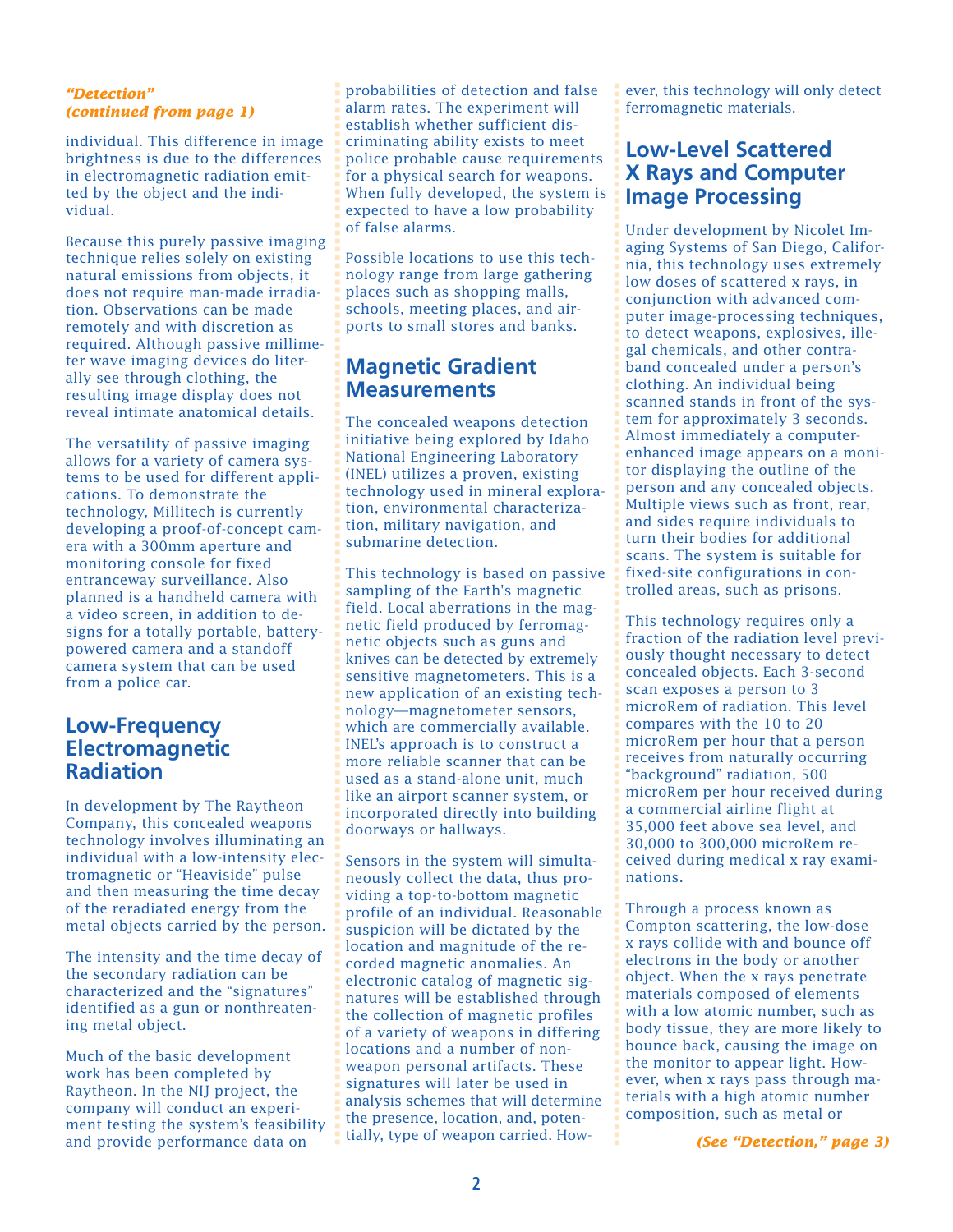### *"Detection" (continued from page 2)*

bone, the radiation is more likely to release energy through the photoelectric effect, producing a dark image on the screen. Thus, a concealed handgun would appear as a dark mass against the light background of a person's body. Because of the low dose used in this method, most of the radiation reaches only the skin or penetrates a few centimeters into the body. The bones of the lower legs are the only internal structures likely to show up on the monitor, because they are so close to the skin.

## **New Technologies**

The following technologies are in the early development stage:

- A passive approach under development by the Lockheed-Martin Corporation would use a millimeter wave (MMW) receiver and a long wave infrared receiver, either individually or together, to measure the difference in temperature between a concealed weapon and an individual's body. When the two types of receivers, which are still being developed, are used in tandem and linked with a computer imaging system, it is expected that the probability of detecting a concealed weapon will increase substantially. Initially, the MMW receiver is planned for fixed-site operation only. However, it is expected that the long wave infrared receiver will be suitable for fixed-site and hand-held use.
- An active approach that combines radar and ultrasound is being explored by JAYCOR. The system operator will have to be trained to interpret ultrasound images. It is expected that the radar component will be suitable for fixed-site operation and that the ultrasound component will be suitable for either fixed-site or hand-held use.
- An active approach using a lowfrequency magnetic imaging system suitable for fixed-site operation is being developed by

*(See "Detection," page 4)*

## **Winchester® issues product warning on 9mm Luger ammo**

Winchester® has moved quickly to resolve problems with its 9mm Luger 147 gr. Subsonic ammunition after the Maryland State Police (MSP) reported problems with the ammunition. In a notice issued to customers, Winchester® noted that a "small number" of rounds from two lots may cause firearms to jam or lock up and offered to replace free of charge any ammunition from the affected lots.

According to MSP Superintendent David P. Mitchell, a number of rounds from certain lots of Winchester®-manufactured 9mm Luger 147 gr., jacketed hollow point Subsonic ammunition, product code XSUB9MM, failed to chamber properly in department-issued Beretta models 92F and 92FS autoloaders.

An indepth investigation conducted by MSP and Winchester® revealed that lots 68GF92, 87GF92, and 016GF92 all contained rounds with cartridge cases of excessive length. MSP also found rounds with bulged cases. Either of these defects could prevent the slide from going into full battery, temporarily disabling the firearm. Often these defective rounds proved to be extremely difficult to extract.

After having identified the cause and extent of the problem, Winchester® issued a nationwide product safety warning.

According to Kathleen Higgins, Director of the Office of Law Enforcement Standards (OLES), domestic and foreign firearms and ammunition sold in the United States today are made to specifications set forth by the Sporting Arms and Ammunition Manufacturers Institute.

"As such, it may be assumed that all ammunition will function safely and efficiently in any firearm for which it is chambered, regardless of the manufacturer," Higgins says. "Generally, that is exactly how it

works. However, as the MSP discovered, such is not always the case."

As revolvers give way to autoloaders for law enforcement work, Higgins says, it will become increasingly important that agencies ensure absolute compatibility between the firearm, its ammunition, and the officers to whom they are issued.

"It is the responsibility of each law enforcement agency to randomly sample, closely inspect, and thoroughly test all newly acquired lots of ammunition before any of it ever hits the streets," Higgins says. "The Maryland State Police have begun a rigid inspection procedure for each new lot of ammunition purchased. This includes the use of a simple cartridge gauge to ensure each round is within specifications. All departments should consider a similar program."

*Editor's note:* With facilities at the National Institute of Standards and Technology, the Office of Law Enforcement Standards provides the National Institute of Justice with expertise and guidance on technical issues related to law enforcement equipment and technology.

The Office's primary mission is to apply the latest scientific and technological knowledge to meet the needs of the criminal justice community, including law enforcement, corrections, forensic science, and the fire service.

For additional information, contact Kathleen Higgins, Director, Office of Law Enforcement Standards, National Institute of Standards and Technology, Building 225, Room A323, Gaithersburg, MD 20899; 301–975–2757.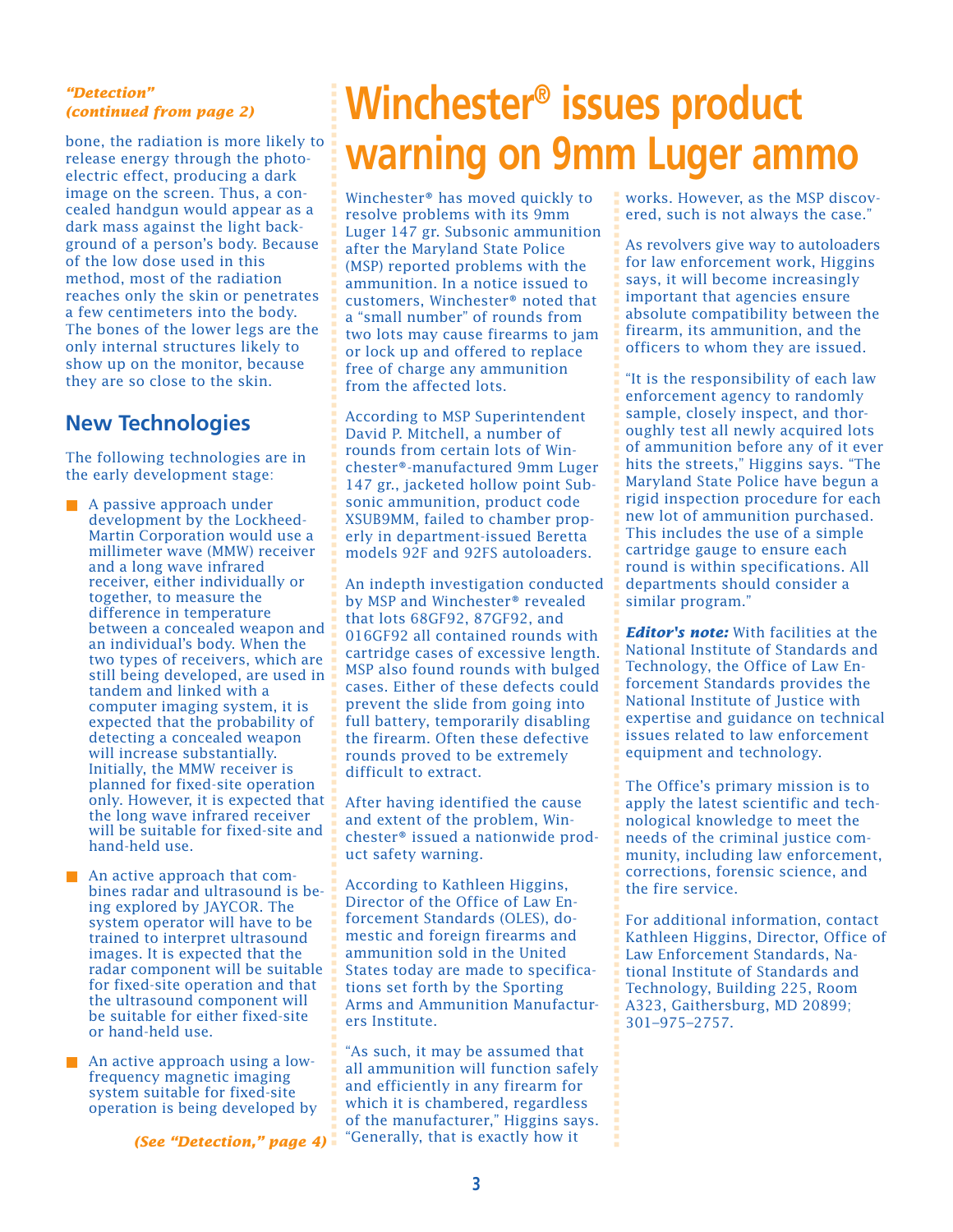### *"Detection" (continued from page 3)*

Systems and Processes Engineering Corporation.

According to NIJ, existing and useful technologies to help fight crime today can be quickly identified and adapted through technology transfer.

"We exploit what's already out there—by taking products straight off the shelf or spending some time adapting them to police use—and we make gains in efficiency," said David Boyd, Director of NIJ's Office of Science and Technology. "And while developing new technologies for law enforcement and corrections is critically important, equally important is the ability to deliver existing technologies into the hands of the police right now."

#### **Under NIJ's charter, relative to its grants program, the Institute is authorized to:**

- Sponsor R&D to improve and strengthen the Nation's system of justice with a balanced program of basic and applied research.
- Evaluate the effectiveness of criminal justice and law enforcement programs and identify those that merit application elsewhere.
- Support technological advances applicable to criminal justice.
- Test and demonstrate new and improved approaches to strengthen the justice system.
- Disseminate information from research, development, demonstrations, and evaluations.

## **New technologies to undergo legal and community review**

Research sponsored by the National Institute of Justice (NIJ) on a police department experiment in Kansas City, Missouri, $<sup>1</sup>$  showed that crime</sup> rates went down in neighborhoods where police seized illegal weapons.

This experiment was based on adherence to fourth amendment limitations on searching only those individuals for whom there was reasonable suspicion that they were carrying concealed weapons. But what would happen if technologies, such as those described in this issue's cover story, would permit less intrusive searches?

With an increasing demand by law enforcement and corrections for new and improved technologies to help combat crime, issues related to civil liability that may arise from the use of those technologies need to be defined and addressed.

To provide input on potential legal problems resulting from the use of new and developing technologies, NIJ established a task group to review liability issues associated with technology implementation.

In addition to legal implications, new technologies must also be acceptable to the public. In 1994 NIJ entered into a cooperative agreement with the Institute for Law and Justice, Inc., (ILJ) to study public reaction to and acceptance of the use of emerging less-than-lethal (LTL) weapon technologies by law enforcement and corrections officers.

ILJ is a nonprofit organization specializing in providing research, consulting, training, and technical assistance to law enforcement agencies.

"We realized early on in our efforts to develop new tools for law enforcement that we needed a way to ensure that what we were developing met three critical requirements," notes David G. Boyd, Director of NIJ's Office of Science and Technology.

"The technology had to meet a genuine law enforcement need with an affordable product. It could not expose law enforcement agencies to unacceptable risks. And, most importantly, it had to be acceptable to the community. So, to make sure we heard from all voices having an interest in law enforcement technology, we asked ILJ to create a special panel that could involve a wide range of community groups. It is their task to help us ensure that we never lose sight of the real purpose of our work: enhancing the safety of our communities without jeopardizing the principles we hold most dear."

The panel is composed of representatives of the NAACP, American Civil Liberties Union, National Rifle Association, League of Women Voters, Handgun Control International, and members of various police review groups.

"The reason for creating the panel," Boyd says, "is that we wanted to find out up front which technologies we simply could not introduce into the community. The panel has been very helpful in identifying the technologies we ought to produce."

#### **Note**

1. Sherman, Lawrence W., and James W. Shaw, *The Kansas City Gun Experiment,* Research in Brief, Washington, D.C.: U.S. Department of Justice, National Institute of Justice, January 1995 (NCJ 150855).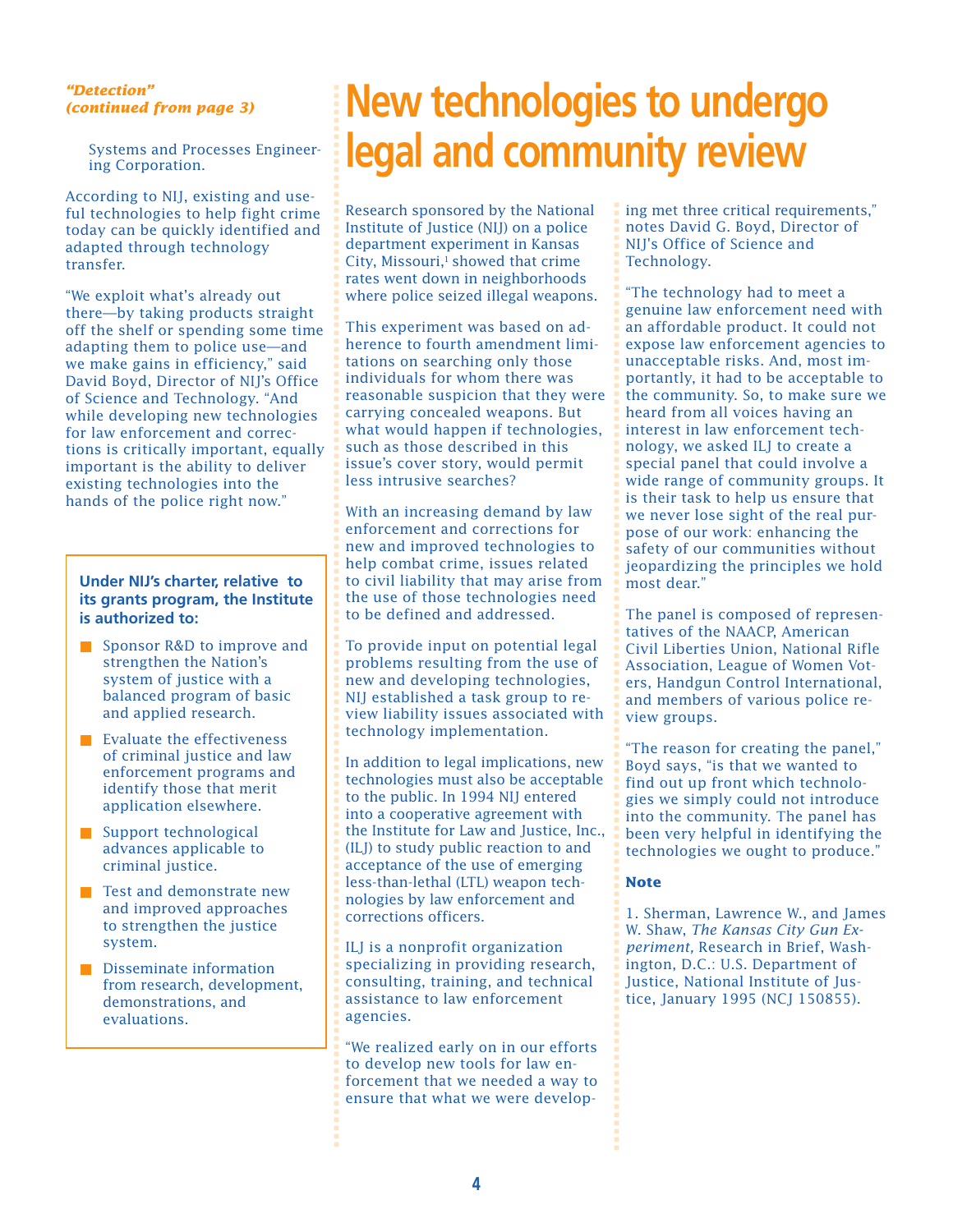## **JUSTNET offers online technology information and dialog**

Anyone interested in the advancement of technology and improvement in the equipment and products available to law enforcement and corrections will be interested in JUSTNET (Justice Technology Information Network).

A service to the criminal justice community under the auspices of the National Institute of Justice (NIJ), JUSTNET serves as an online technology information gateway for law enforcement, corrections, and other criminal justice professionals. JUSTNET, which is administered and maintained by the National Law Enforcement and Corrections Technology Center (NLECTC), offers a wide variety of features and services via the Internet and World Wide Web.

yone interested in the advance are a mechally available to law enforce<br>
int of technology and improve-<br>
interactions a fill SNET provides online access to<br>
ration and provides online access to<br>
rations and be interested in From JUSTNET's main menu page, a user can access news and information on NIJ programs and new products and technologies, as well as link to NLECTC Regional Centers and Offices and other criminal justice Web sites. JUSTNET also features a *chat area,* which offers live, online dialog between users, in addition to *topic boards,* which provide a user with the ability to post electronic "sticky notes" under specific topics. Other users can then post replies. For criminal justice users, NLECTC can provide special chat areas and topic boards with password protection.

JUSTNET also offers access to a data base containing information on products and technologies commercially available to law enforcement and corrections. Finally, JUSTNET provides online access to NLECTC publications, equipment standards, and testing initiatives, some of which are downloadable to the user's own computer.

For more information about becoming a JUSTNET user or to obtain a copy of the JUSTNET user's guide, contact NLECTC at:

■ Tel: 800–248–2742

■ E-mail: dlinn@aspensys.com

## **Director's Notes**

The National Institute of Justice's (NIJ's) grants program, operated by NIJ's Office of Science and Technology, has supported research on numerous and diverse issues of importance to law enforcement executives, as well as to officers on the street. Improving fingerprint and trace-evidence identification and the development of DNA standards are some of the notable areas of research. In the late 1980's and early 1990's, a renewed interest in less-than-lethal (LTL) weapons by the criminal justice system led Congress to allocate special funding to NIJ to begin an R&D program in this area.

In late 1992 and early 1993, NIJ initiated an expanded program to investigate all aspects of this issue and to develop a broad-based research program that would lead to new tools and use-of-force options for law enforcement officers. The program has evolved into one that looks not only at weapons but also at the sociological aspects of the use of LTL weapons, e.g., liability and community acceptance issues.

It has also become clear, however, that technologies other than weapons may effectively address the same operational goals of reducing the incidence of death and injury to officers, suspects (or prisoners), and the public when force has to be used to effect an arrest or combat violent behavior during transport or other custodial duties.

Research on new technologies for hands-off detection of weapons, drugs, and other contraband discussed in this issue of *Technology Beat* provides an outstanding example of NIJ's initiatives in this area.

*Jeremy Travis* Director National Institute of Justice

The National Law Enforcement and Corrections Technology Center is supported by Cooperative Agreement #96–IJ–CX–K001 awarded by the U.S. Department of Justice, National Institute of Justice.

The National Institute of Justice is a component of the Office of Justice Programs, which also includes the Bureau of Justice Assistance, Bureau of Justice Statistics, Office of Juvenile Justice and Delinquency Preven-